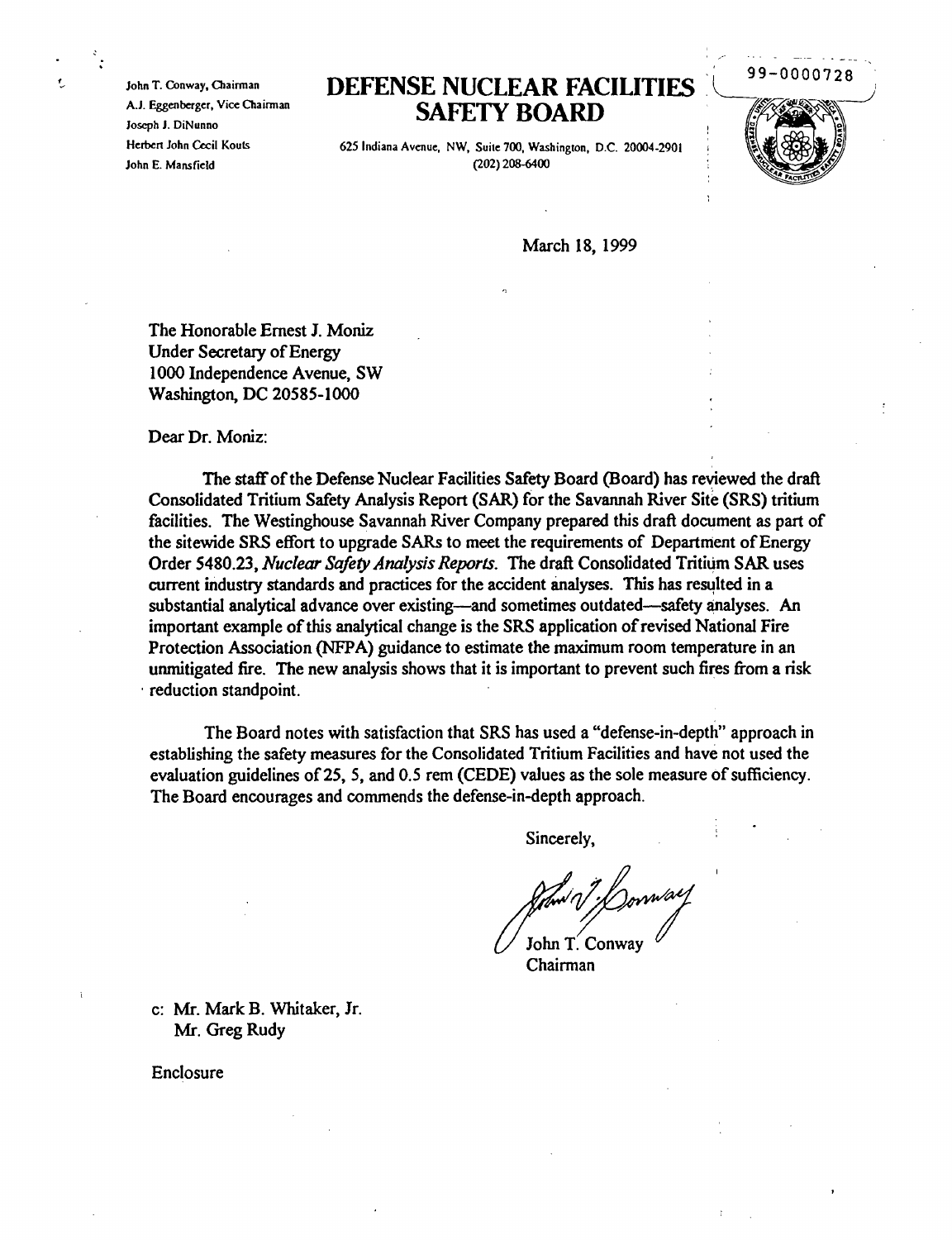$199.728$ 

## DEFENSE NUCLEAR FACILITIES SAFETY BOARD

Staff Issue Report

February 10, 1999

| TO:             | G. W. Cunningham                                                              |
|-----------------|-------------------------------------------------------------------------------|
| <b>FROM:</b>    | F. Bamdad                                                                     |
| <b>SUBJECT:</b> | Review of Consolidated Tritium Safety Analysis Report,<br>Savannah River Site |

'.

This report documents observations of the staff of the Defense Nuclear Facilities Safety Board (Board) resulting from its review of the Consolidated Tritium Safety Analysis Report (SAR) and meetings held at the Savannah River Site (SRS) on January 5-6, 1999.

Background. The Replacement Tritium Facility (RTF) at SRS started its production operations after a Board public hearing in November 1993 and a thorough review of several technical areas. The Final Safety Analysis Report (FSAR) for RTF was amended in September 1993 to account for some physical modifications and changes to the Technical Safety Requirements (TSR) document made as a result of the Board's review. Since 1993, Westinghouse Savannah River Company (WSRC) has been engaged in developing authorization basis documentation for SRS facilities, an effort that includes upgrading SARs to meet the requirements and implementation guidance for Department of Energy (DOE) Order 5480.23. To this end, WSRC has written a draft consolidated SAR to cover all ofthe H-Area tritium facilities. This consolidated SAR uses the latest DOE guidance and industry standards to perform hazard analysis and identify the controls needed to protect the public and workers. The draft SAR identifies a different set of bounding accidents from those analyzed for RTF, and consequently leads to a different set of TSRs.

Discussion. To upgrade the authorization bases of all tritium facilities at SRS, WSRC prepared a consolidated tritium SAR that encompasses Buildings 233-H (RTF),;232-H (tritium extraction facility), 238-H (tritium reclamation facility), and 234-H (tritium receiving, packaging, and storage facility). The consolidated tritium SAR significantly enhances the safety analysis of the tritium facilities, which were constructed and placed in operation decades before the startup of RTF. As noted, this document uses the latest DOE guidance and industry standards for hazard analysis and identification of controls. It uses evaluation guidelines of 25, 5, and 0.5 rem cumulative effective dose equivalent (CEDE) for accidents with probabilities of  $10^{-6}$ – $10^{-4}$ ,  $10^{-4}$ – $10^{-2}$ , and 10<sup>-2</sup>-1, respectively, for protection of the public. The evaluation guidelines used for protection of workers are fatalities, major injuries, or exposure to doses of 100 and 25 rem CEDE for accidents with probabilities of  $10^{-6}$ -10<sup>-4</sup> and  $10^{-4}$ -1, respectively.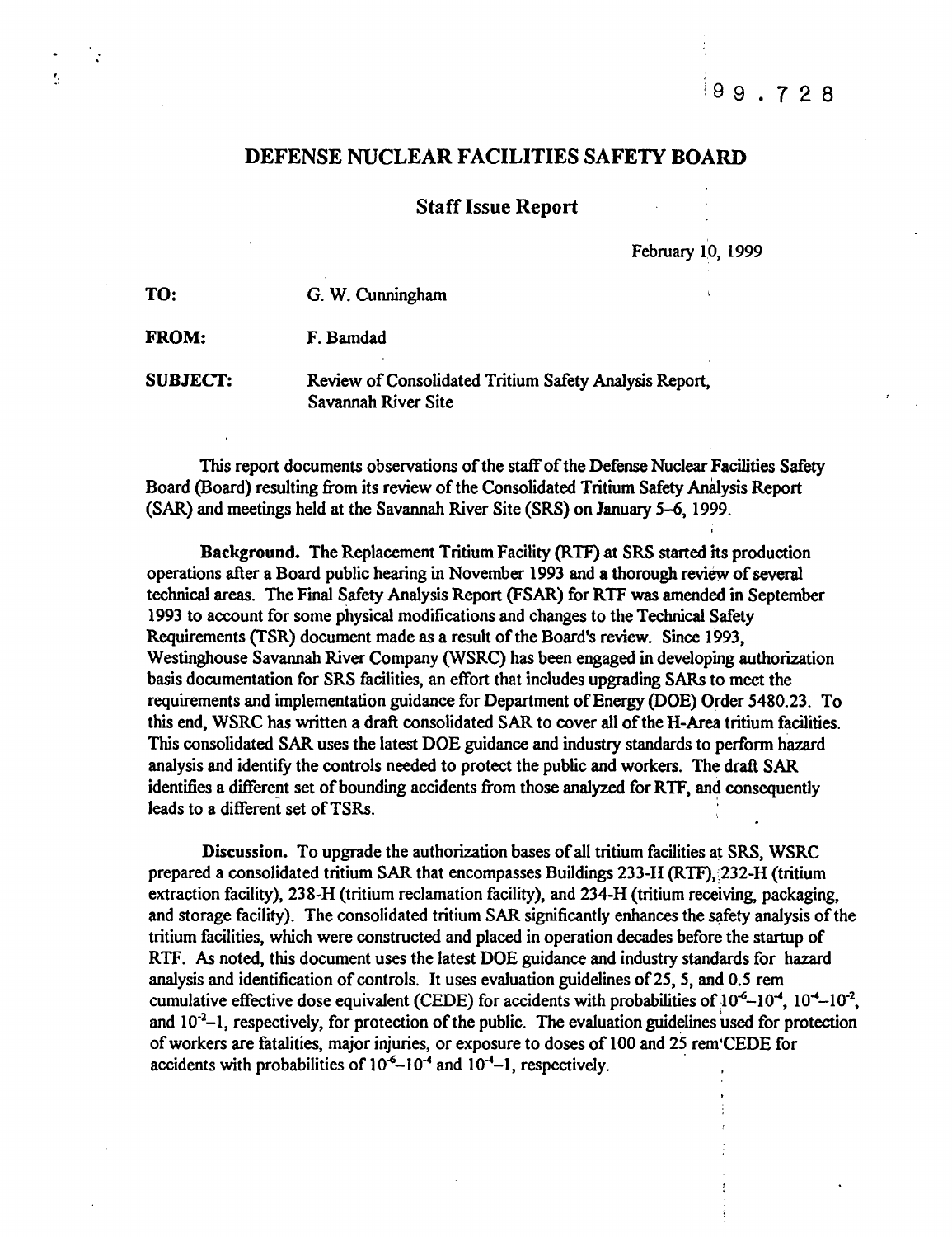The Board's staffreviewed the consolidated tritium SAR and identified'several issues that required further discussion with DOE-Savannah River (DOE-SR) and WSRC technical staff Among these issues were significant changes in the assumed worst-case fire scenarios and their impact on the accident analyses, new accident scenarios, and reclassification of some of the safety-class systems at RTF.

The hazard analysis performed in support of the consolidated tritium  $SAR$  identified several fire scenarios as the most dominant hazards, requiring further study and potential identification of new controls. The worst-case evaluation basis accident scenarios for tritium facilities are identified as multiple-room fire for Building 232-H, full-facility fire for Building 234-H, and full-facility fire (with or without a seismic event) for Building 233-H. The controls identified for these scenarios, as well as other scenarios estimated to exceed the evaluation guidelines for the public, are identified in the consolidated tritium TSR document as safety-class systems.

The new analyses using current, conservative methodologies for estimating the average room temperature during a fire identified higher temperatures for some fire scenarios than were previously assumed in the FSAR for RTF. Consequently, it became more important to prevent large fires and avoid the corresponding higher temperatures that would exceed the environmental qualification of some existing safety-class systems and components. Controlling incipient fires through operability of a more reliable fire suppression system would make large fires less likely to occur. To substantially reduce the predicted likelihood of such fires to the "extremely unlikely" frequency range, WSRC reclassified the fire suppression (and some detection) systems as safety class. TSRs will be applied to fire protection systems falling in this category. In addition, administrative controls on combustibles will be included in the TSRs to gain greater assurance that combustible loading limits assumed in the SAR are not violated.

WSRC acknowledges that installed fire suppression systems will not meet criteria such as redundancy or nuclear-grade quality assurance, nor are these systems seismically qualified. Imposition of safety-class requirements means that, in addition to meeting National Fire Protection Association (NFPA) code requirements, higher levels of maintenance and surveillance and of operability for these systems will be addressed in the TSRs. The intent is to increase the reliability of the suppression systems to maintain the SAR assumption that full-facility fires will be extremely unlikely. The TSRs will require that immediate actions be taken, such as cessation of operations and posting of a fire watch, should a safety-class fire suppression system be taken out of service or found to be inoperative.

The current version of the consolidated tritium TSR document does not identify some previously designated safety-class systems (such as the seismic tritium confinement system) as such because (1) they are not credited in the accident analysis to reduce public exposure below the evaluation guidelines, and (2) they no longer meet the environmental qualification parameters needed to guarantee operability in bounding accident scenarios. The Board's staff suggested that these systems should nonetheless be strictly controlled and maintained since they would perform a